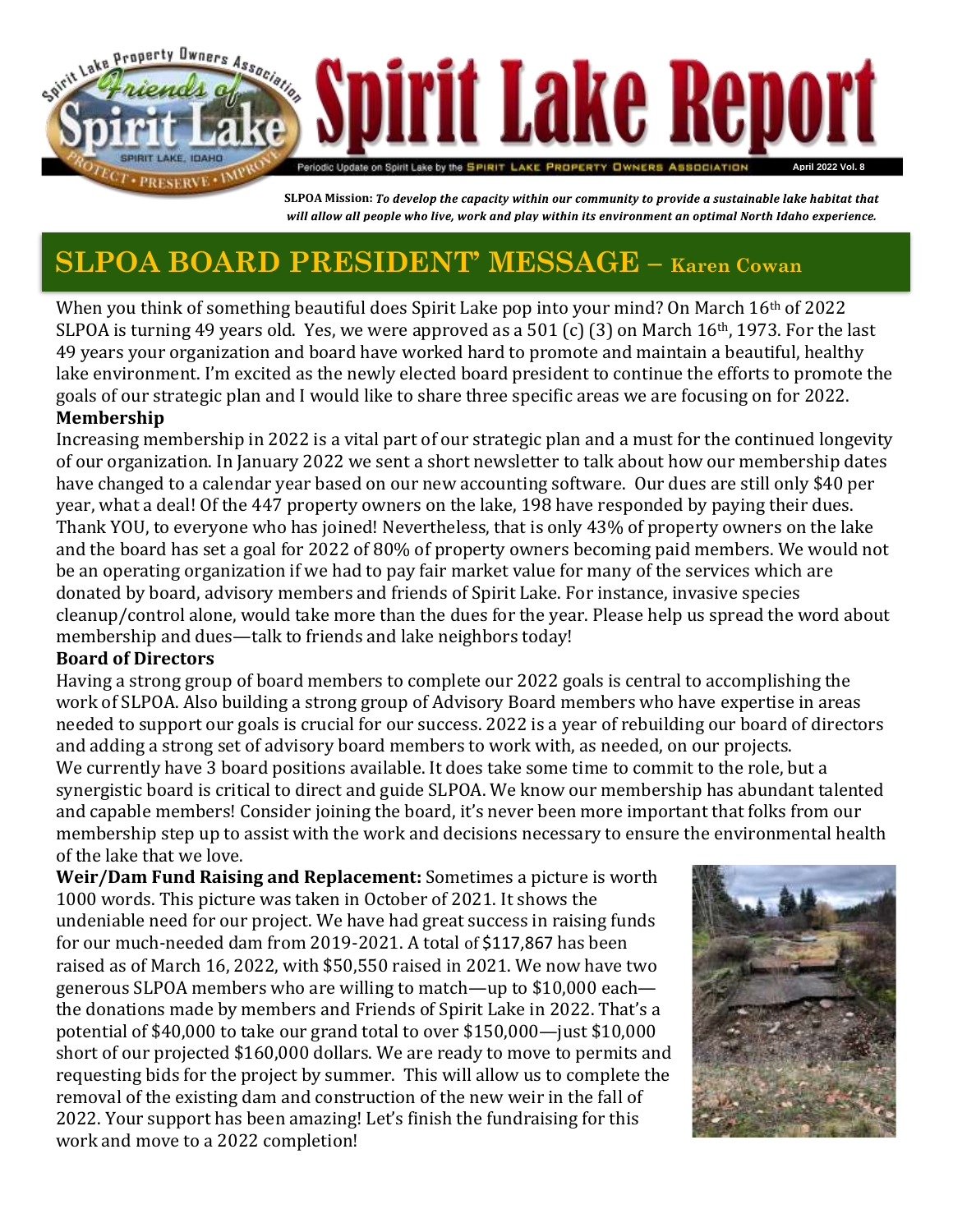#### **Meet the Board of Directors – Paul Sturm, SLPOA Board Director**



**Karen Cowen, SLPOA President** says, "I loved my years of lazy, crazy lake days! When I swam, water skied, barbequed, entertained friends and thought it would never end. I have learned that nothing stays the same and being involved in SPLOA and its vision and mission is the only way all of us will be able to continue to enjoy our lake time as we know it now!"

A property owner on Spirit Lake since 1989, Karen joined the SLPOA Board in 2014. She said she became interested in joining the board because "I was seeing a changing lake environment; more boats and people on the lake and congestion at the main boat launch. Friends had talked about the need for a new dam and the causeway issues. I wanted to learn more and be a part of the solution to guarantee a healthy Spirit Lake." Karen's expertise on the board comes from over

25 years as a school teacher, school administrator and business owner.

The main challenges she identifies facing SLPOA and Spirit Lake are increasing the membership in SLPOA and increasing participation in the work of maintaining and improving the Spirit Lake environment. The obvious and unobvious issues and needs surrounding and within Spirit Lake inspire me to continue the work of SLPOA. The only way we will make sure that Spirit Lake remains as healthy and vital as possible, is if the membership continues to be committed to the goals of SPLOA.

**Jerry Peterson, SLPOA co-Treasurer,** and his wife Kathy purchased an undeveloped, boat access only piece of property in 1978. They started to develop and build a log home in 1979, "doing all the construction ourselves—with a whole lot of help from our friends!!!"

Jerry joined the SLPOA board of directors in the late 1980's, served two separate extended terms as President and currently serves as a Board Director/co-Treasurer. He was encouraged to



join the board by Bob Bangerter (SLPOA President at the time), Bud Anderson (owner of Lake Haven Resort) and Sid Wurzburg (SLPOA board member & past President). They could see his passion for the area and willingness to devote time & effort to improve it.

Jerry retired from Western States/Caterpillar after 30 years. Working as a technician, supervisor and finally as a Regional Manager, in charge of 7 facilities throughout Eastern Washington, Northern Idaho and Western Montana. Jerry headed and served on numerous teams to develop & expand the company's goals. "This has helped me understand what it takes to work with people and get projects accomplished. "

A couple of main challenges facing SLPOA and Spirit Lake that Jerry identified include:

- Growing our membership to include all property owners and anyone who cares & enjoys Spirit Lake. To get them to be more engaged in the current environmental issues and be a voice in those that we will face in the future.
- "Over" development of the area and the detrimental impacts it could have to the environment and recreational enjoyment.

Jerry explained, "The commitment & desire of fellow board members and SLPOA members for continuous development & improvement of our organization is the inspiration that keeps me working with the SLPOA board. It is something I am proud of and want to continue to be a part of. Spirit Lake is our most favorite place in the world! We have motorcycled, snowmobiled, waterskied, jet-skied and boated in and around Spirit Lake for almost 45 years. Flying from our home in the Newman Lake area and landing on the lake within 12 minutes (on a good day!), never grows old!!!"

Your current board directors also include: Tony Brawner, Don Finney, Brad and Linda Pendleton, Paul Sturm and Sid Wurzburg. Advisory members include Carol Capra, Doug Freeland and Randy Hurst. Check them out at [www.friendsofspiritlake.org.](http://www.friends/) More Board highlights to come in future newsletters.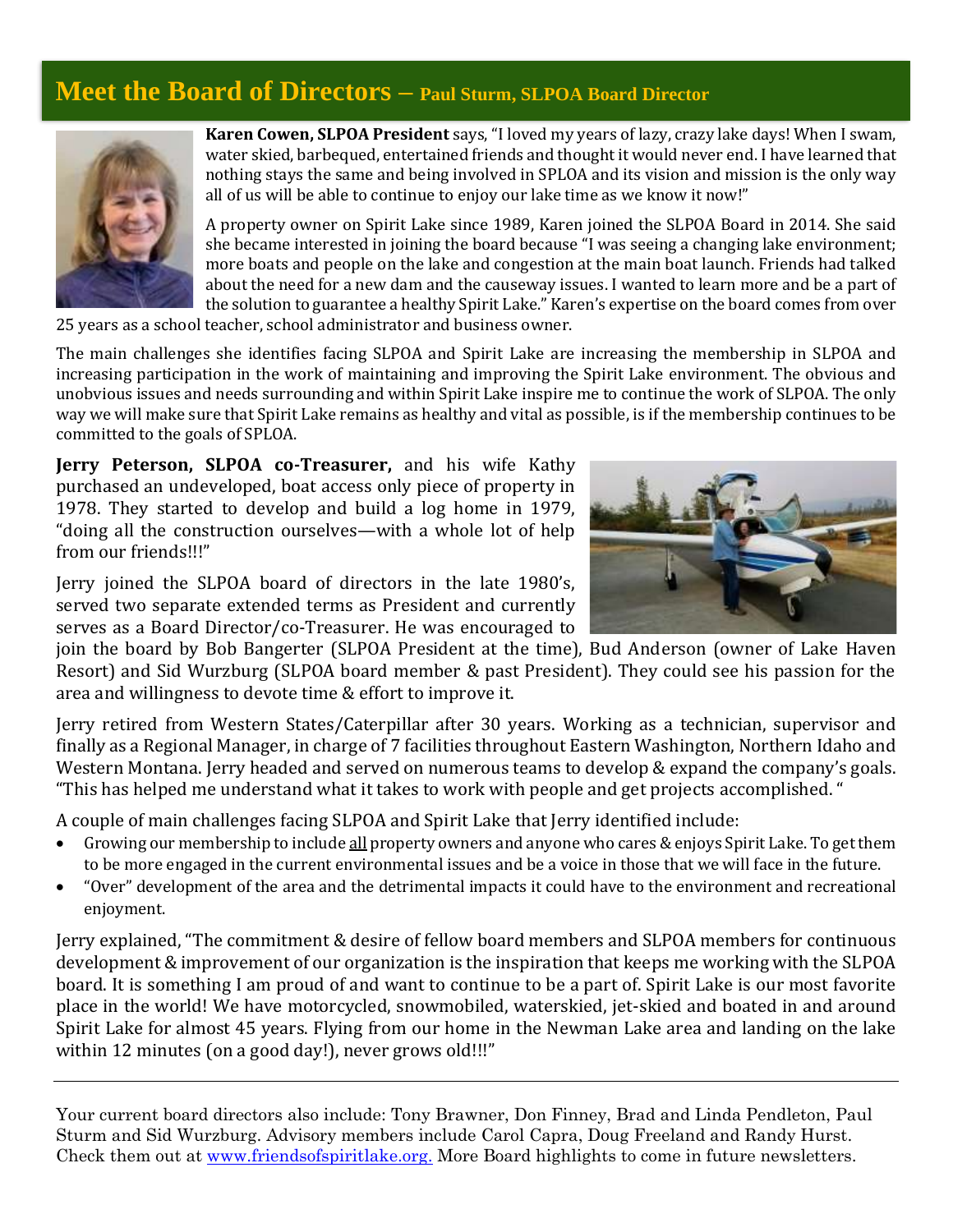### **Engineering the Weir – Jerry Peterson, SLPOA Board Director**

The current dam was built by Panhandle Lumber Co in 1908 to maintain the water level in the pond for their sawmill operation and is 114 years old. It consists of 6 removable boards (3 on each side) which have been replaced numerous times and a concrete structure that is deteriorating. Leakage can be observed not only around and through



the boards, but under the concrete structure itself due to undermining at the base. Removal and reinstallation of the boards to control the water level is not only extremely dangerous, but it is left up to the discretion (i.e. "best guess") of humans as when it should occur. Letting out too much results in low lake levels, not letting enough results in flooding& shore line erosion. And, of course, there is always a chance of vandalism.

The proposed replacement for the Dam is a Labyrinth Weir and

has been determined to be the best solution for all our situation. Because of its "W" design, it has an effective spillway length of 67 ft vs. the current 21.8 ft straight design, resulting in a minimum of 207% increase of water flow over the top. This is important to reduce flooding and erosion during extreme high-water conditions. The back of the Weir is

taller. This creates a free flow design for additional water discharge with a plunge pool that will absorb the energy creating a gentler flow downstream with less erosion (see diagram).

Since the Weir is a standalone design, there will be no human decision or intervention needed. To reduce flooding and erosion

along the lake shore, it will immediately start spilling water just below the Ordinary High Water (OHW) level, resulting in a gentle/moderate fluctuation in lake levels, as opposed to waiting until the water is well over the existing dam to pull boards, then, deciding when to replace them. The diagram (below) shows that the higher the lake level—Head inches—the amount of water that will flow past the weir is greater (cubic feet per second or CFS) than that flowing past the current dam. Thus, the weir can better manage flooding around the lake in a high runoff year. **Flow Comparison** 

> 400.0 350.0 300.0 250.0  $CFS$  200.0 1500

> > 100.0

 $50.0$  $O. O$ 

Kootenai County established the 10 year elevation of Spirit Lake at 2445.8' per the NAVD88 (North American Vertical Datum of 1988). The top of our current Dam is 2445.9' and the top of the proposed new Weir would be 2445.75'—about 4 inches lower than the current Dam.

Flow calculations for the Weir design are based on historical data collected by hydrologist, Chris Hardy. These data show flows over the dam at about 190 cfs (cubic feet/second), in the latter portions of April.

 $3.56$ 

 $\mathbb{Z}$ 

 $\mathbb{S}^2$ 

 $\overline{\mathbb{C}}$  $\frac{14}{60}$ 景  $\mathbb{S}$  $\Xi$ 

Head (in)

#### **What the Weir will and won't do:**

- It *will* help retain the maximum amount of water that "Mother Nature" gives us, up to our OHW level each year, for as long as possible
- It *will* help erosion issues along the lake shore and downstream of the Weir by being able to discharge more water sooner and at a smooth/even rate, reducing rapid fluctuations in lake levels
- It *will* eliminate the safety issues and decision making for humans
- More water is good for fisheries

• More water *will* help mitigate algae blooms, reduce dock & water intake modifications and maintain property values

荨 68

- It *won't* stop the build-up of silt behind the bridge causeway.
- It *won't* make "Mother Nature" give us more or less water each year
- It *won't* stop leakage into the aquifer through the bottom and sides of different parts of the lake and mill pond
- It *won't* stop invasive species or erosion and dock damage from boat wakes and wind



**Drowned/Submerged** 

Old Dam (cfs)

New Weir (cfs)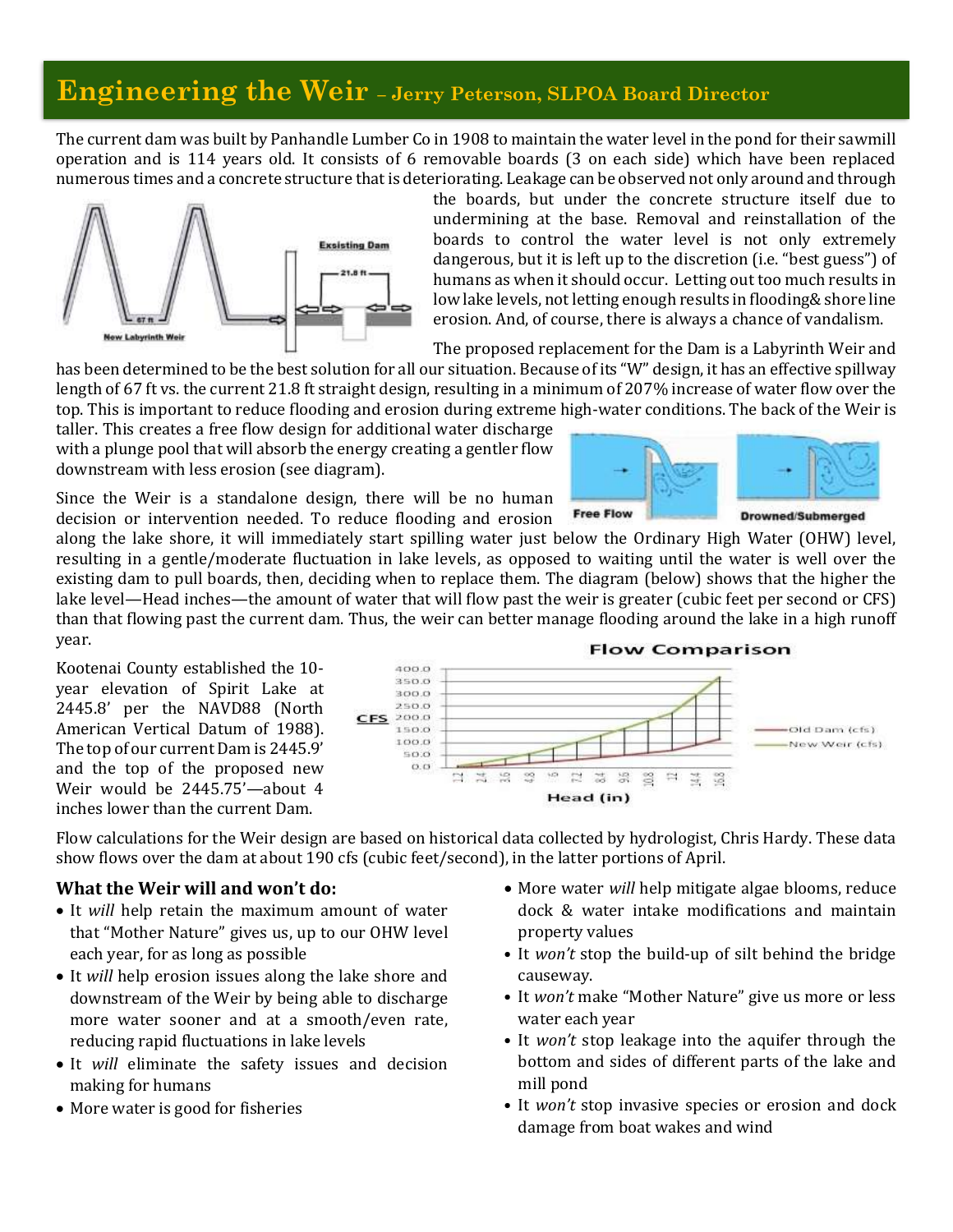### **Lake News –** *Paul Sturm, SLPOA Board Director*

On February 14, 2022, Sid Wurzburg—reporting in the "Latest News" tab at www.friendsofspiritlake.org indicated that "The lake rose 6 inches in 3 weeks, then dropped 1/4-inch last week. It is still almost 5 feet below normal high water. The water content of Mt. Spokane snowpack is about 80% of normal water equivalency. With no significant snow in the forecast, I'm doubting we will start the summer with a full lake, but a really wet spring could change that. The lake level was down



another 2 &1/2 inches last week. It doesn't look good for a full Lake."

Coyote, singly and in pairs, have been spotted walking and running on the ice occasionally throughout the winter. Besides fishing, the long cold spells have produced ice thick enough for brave souls to venture out on snowmobiles, ATVs and occasionally a golf cart or two. Conditions have at times been favorable for ice skaters, cross country skiers, snowshoers, walkers and their companion canines.

On March 4, 2022, Sid reported that "2.44 inches of rain fell [in the previous] week with daytime highs in the 40s. This brought the lake up 14 inches." Sid's report states, "Ice is still thick once you get to it, but no one I've seen has been willing to wade through deep water then try to climb onto the solid ice. A thin fault line developed from Brickle Creek to near the Big Island. That is usual and warmer weather and some wind will eventually open it up and the real breakup will start. As of this report the lake is still iced over and water level is at the bottom of the dam elevation."

As the breakup of the ice begins, the sounds of air gurgling under the ice can be heard along with cracking ice, heaving into small ice mountain ranges, and the melodic vibrations of ice sheets rubbing together. The ice may be gone by the time this report reaches you but the breakup can be dramatic to witness.

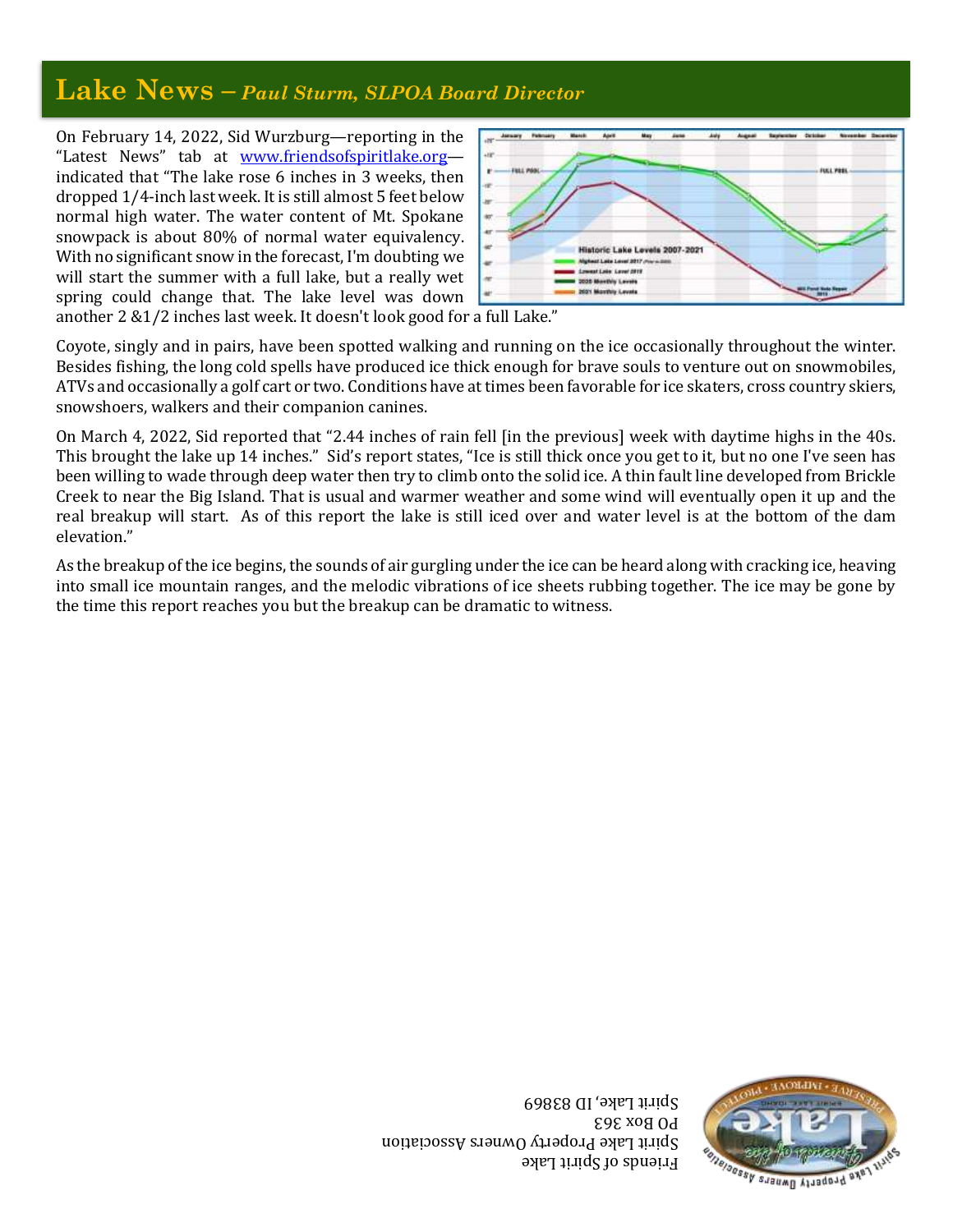## **!!! BIG NEWS !!!** A New Matching Challenge For the Weir Project

### **2022 JUMP IN CHALLENGE**

Two of your lake neighbors are challenging us to raise \$20,000 and they will match it.

If you missed the "Double Your Money" drive in 2021 here is your chance to JUMP IN



# TOGETHER WE CAN GET OVER THE TOP



#### **HELP REPLACE THE DAM IN 2022**

**Send Donations To:**

**Spirit Lake Property Owners' Association Po Box 363, Spirit Lake, Id 83869**

#### **Or Online At:**

**[https://www.friendsofspiritlake.com](https://www.friendsofspiritlake.com/)**

**SLPOA is a 501(c)(3) organization – You will receive a donation confirmation for tax purposes**

# **!!! HELP US SAVE YOUR CONTRIBUTIONS !!!**

Help save SLPOA resources by saving postage. Provide us with your email address and we will send correspondence and newsletters via email. Email us at [spiritlakepoa@gmail.com](mailto:spiritlakepoa@gmail.com) or from the website at [www.friendsofspiritlake.com](http://www.friendsofspiritlake.com/)

# **JOIN US**

Become a member by pointing your browser to [www.friendsofspiritlake.com](http://www.friendsofspiritlake.com/). Your annual dues of \$40 helps us keep you informed, pay the bills, and expand the impact of your association toward its mission: *To develop the capacity within our community to provide a sustainable lake habitat will allow all people who live, work and play within its environment an optimal North Idaho experience.*